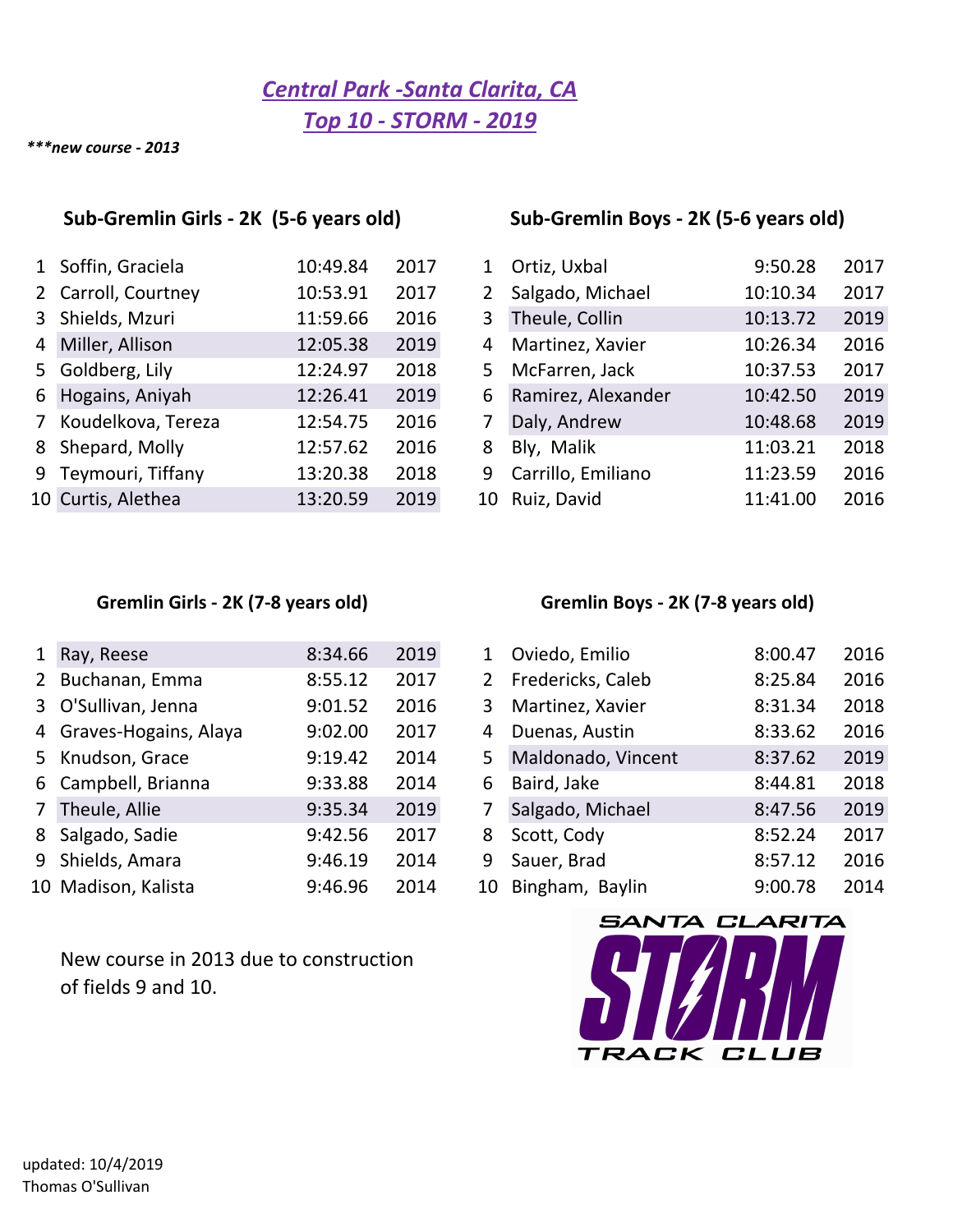## *Central Park ‐ Santa Clarita, CA Top 10 ‐ STORM ‐ 2019*

## **Bantam Girls ‐ 3K (9‐10 years old)**

### **Bantam Boys ‐ 3K (9‐10 years old)**

| 1 Duarte, Isabella   | 11:22.47 | 2013 | 1                     | Oviedo, Emilio       | 10:49.03 | 2017 |
|----------------------|----------|------|-----------------------|----------------------|----------|------|
| 2 Grossman, Kamryn   | 11:37.34 | 2015 | $\mathbf{2}^{\prime}$ | Halvorsen, Tyler     | 10:53.47 | 2018 |
| 3 Washington, Hayden | 11:45.74 | 2014 | 3.                    | Duenas, Austin       | 10:58.84 | 2018 |
| 4 O'Sullivan, Jenna  | 11:58.75 | 2018 | 4                     | Young, Grant         | 11:12.15 | 2016 |
| 5 Toon, Jordyn       | 12:05.56 | 2015 | 5.                    | Hunter, Alazar       | 11:21.81 | 2016 |
| 6 Avila, Kelly       | 12:14.12 | 2015 | 6                     | Lusk, Brody          | 11:29.03 | 2015 |
| 7 Shields, Amara     | 12:16.12 | 2016 |                       | Macias, Martin       | 11:32.59 | 2017 |
| 8 Fredericks, Hannah | 12:16.18 | 2013 | 8                     | Finegaan, Gavin      | 11:32.75 | 2019 |
| 9 Buchanan, Emma     | 12:16.47 | 2018 | 9                     | Bingham, Baylin      | 11:35.59 | 2016 |
| 10 Wolf, Danae       | 12:30.47 | 2013 |                       | 10 Serrano, Nicholas | 11:37.09 | 2013 |
|                      |          |      |                       |                      |          |      |

|                | Oviedo, Emilio    | 10:49.03 | 2017 |
|----------------|-------------------|----------|------|
| $\overline{2}$ | Halvorsen, Tyler  | 10:53.47 | 2018 |
| 3              | Duenas, Austin    | 10:58.84 | 2018 |
| 4              | Young, Grant      | 11:12.15 | 2016 |
| 5.             | Hunter, Alazar    | 11:21.81 | 2016 |
| 6              | Lusk, Brody       | 11:29.03 | 2015 |
| 7              | Macias, Martin    | 11:32.59 | 2017 |
| 8              | Finegaan, Gavin   | 11:32.75 | 2019 |
| 9              | Bingham, Baylin   | 11:35.59 | 2016 |
| 10             | Serrano, Nicholas | 11:37.09 | 2013 |
|                |                   |          |      |

### **Midget Girls ‐ 3K (11‐12 years old) Midget Boys ‐ 3K (11‐12 years old)**

| 1 Duarte, Isabella   | 10:31.62 | 2015 | $\mathbf{1}$ | Martinez, Hector  | 9:48.69  | 2016 |
|----------------------|----------|------|--------------|-------------------|----------|------|
| 2 Pasley, Myla       | 10:52.18 | 2019 | 2            | Halvorsen, Tyler  | 10:03.34 | 2019 |
| 3 Washington, Hayden | 10:58.62 | 2016 | 3            | Buchanan, Ayden   | 10:07.66 | 2018 |
| 4 Berretta, Kaela    | 11:02.25 | 2014 | 4            | Gallardo, Blake   | 10:25.72 | 2014 |
| 5 Schauble, Shelbi   | 11:05.66 | 2013 | 5.           | Lopez, Cristian   | 10:27.69 | 2013 |
| 6 Barnes, Amelia     | 11:06.65 | 2018 | 6            | Wadkins, Rylan    | 10:32.37 | 2014 |
| 7 Fredericks, Hannah | 11:08.24 | 2015 | 7            | Serrano, Nicholas | 10:41.21 | 2015 |
| 8 Grossman, Kamryn   | 11:11.91 | 2016 | 8            | Ornelas, Augusto  | 10:43.22 | 2013 |
| 9 Avila, Kelly       | 11:29.69 | 2016 | 9            | Hunten, Alazar    | 10:48.50 | 2018 |
| 10 Vasquez, Ryan     | 11:31.38 | 2017 |              | 10 Ortiz, Zion    | 10:53.50 | 2018 |

New course in 2013 due to construction of fields 9 and 10.

| $\mathbf{1}$   | Martinez, Hector  | 9:48.69  | 2016 |
|----------------|-------------------|----------|------|
| $\overline{2}$ | Halvorsen, Tyler  | 10:03.34 | 2019 |
| 3              | Buchanan, Ayden   | 10:07.66 | 2018 |
| 4              | Gallardo, Blake   | 10:25.72 | 2014 |
| 5              | Lopez, Cristian   | 10:27.69 | 2013 |
| 6              | Wadkins, Rylan    | 10:32.37 | 2014 |
| 7              | Serrano, Nicholas | 10:41.21 | 2015 |
| 8              | Ornelas, Augusto  | 10:43.22 | 2013 |
| 9              | Hunten, Alazar    | 10:48.50 | 2018 |
| 10             | Ortiz, Zion       | 10:53.50 | 2018 |